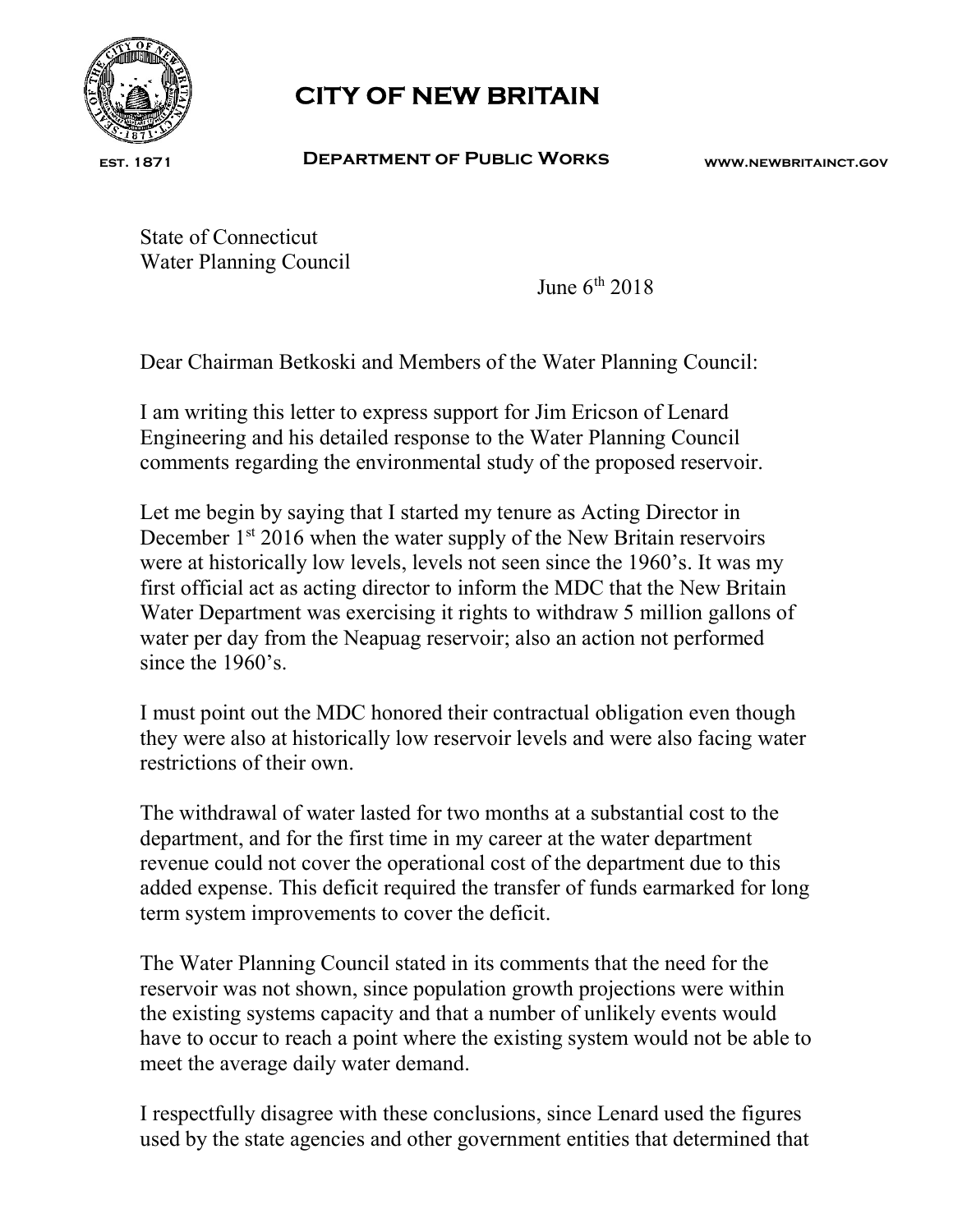future water planning is needed now to prepare for impending climate change. The state's own water plan predicts more intense periods of drought and heavy rains.

Additionally, population growth in the Central Connecticut region is predicted to be over ten percent; this not only includes New Britain but all towns with in the region, many of whom will need to develop future drinking water sources as identified in the Central Connecticut WUCC. This proposed reservoir can be the cornerstone of a regional supply that will benefit all the citizens of the Central Connecticut region. If this reservoir were to be built it will provide an opportunity for regionalization of water supplies and limit the environmental impacts of developing multiple future drinking water sources in the region.

Lenard has also identified other questionable conclusions, such as the quality of the water being used to fill the reservoirs, the report states that the White Bridge Surface Water and Well stations will be the primary source of the this water, which are already approved sources of drinking water that have been used since the 1920's without incident.

The Water Planning Council comments also stated the water quality of the Shuttle meadow reservoir was likely to be negatively impacted by the mining operations needed to create the reservoir; again I respectfully disagree since any and all negative impacts can be controlled through proper site planning and good management practices.

The Water Planning Council comments also questions the quality of the water that will be held in the proposed reservoir due the fact that explosives are used in mining operations and the latest round of testing since used different standards of detection, while it is true the tests had different detection limits the tests performed by Lenard's sub consultant meet the present mandated standards required for water quality testing.

Additionally periodic testing of water sources is part of the standard mandated operating procedures used by water companies to determine if water is viably potable and before any approval is granted for use of a reservoir by the Connecticut Department of Public Health; testing must be conducted to determine that it meets all standards required by the Connecticut Public Health Code.

The Water Planning Council also stated that alternatives of other sources of water were not analyzed, such as the use of the Patton Brook Well and the creation of a reservoir in Burlington known as the Lamson's corner. The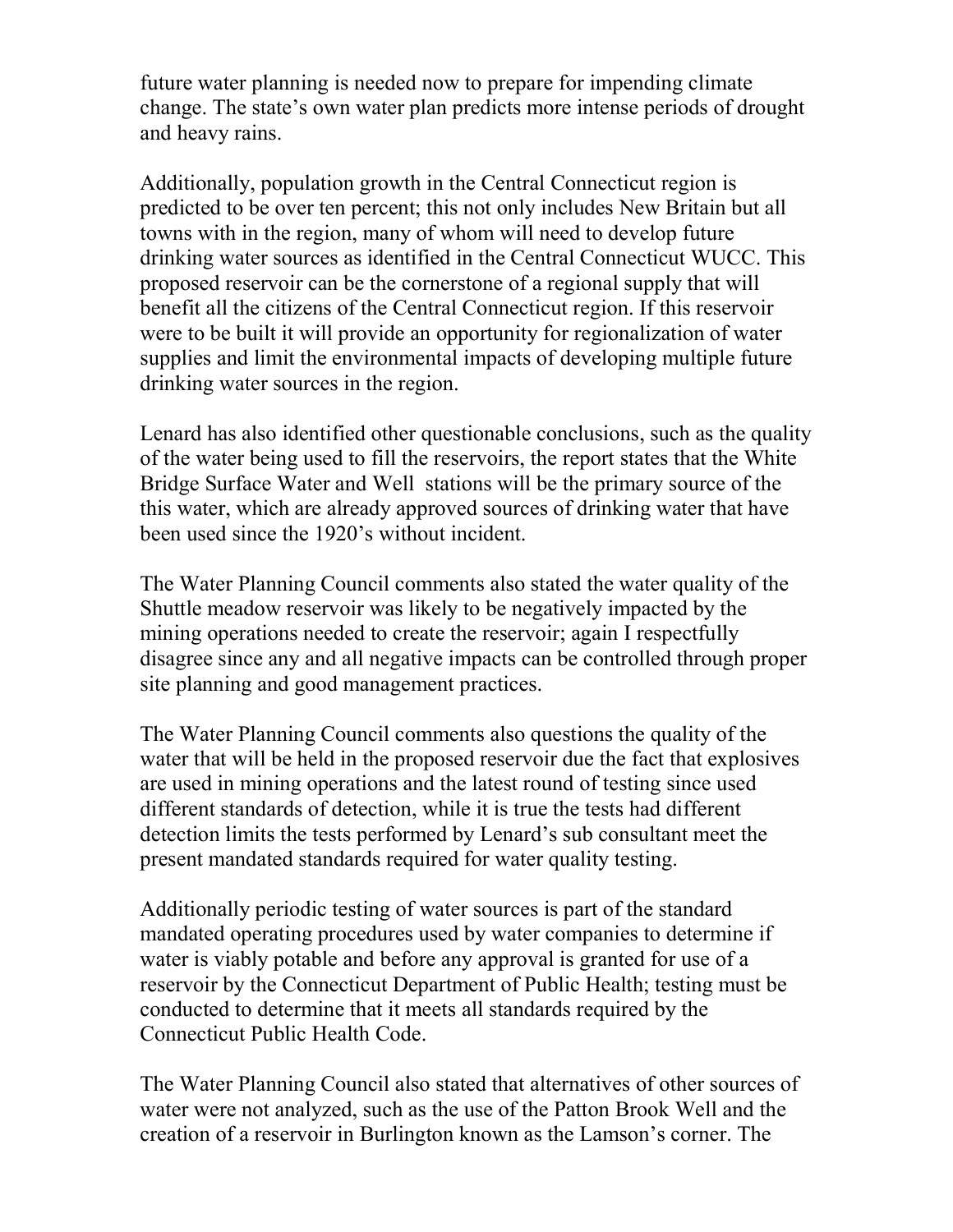reason these were not included was that this was not a requirement of the Public Act. While both these locations were not researched it is fair to say both have their own set of difficulties.

The Patton Brook Well was leased to the town of Southington from the 1970's up until three years ago. It was not until last fall that the New Britain Water Department actually connected the well to its raw water transmission line.

This was first time that New Britain utilized the well since the 1970's and while the results showed the well has the ability to produce up to a million gallons of water per day under the conditions that existed at that time, other tests performed during this period also showed that the use of the well is hydraulically restricted since it shares a common transmission line with the Wolcott Reservoir, which when running produces pressure that limits the amount of water that the well can pump into the pipeline, to less than half a million gallons per day when flowing to the Wasel Reservoir. Additionally more studies have to be performed since at the time when these tests were conducted ground water levels were high and without an aquifer study it cannot be determined how the ground water aquifer will perform during periods of drought since the well is shallow, with an approximate depth of 40 feet.

Again while the Lamson's Corner Reservoir was not mentioned in the report it must be noted the creation of a reservoir at this site would more than likely have greater environmental impacts than creating the proposed reservoir. A Lamson's Corner Reservoir would flood approximately two hundred and fifty acres of pristine forest land, of which over one hundred acres are identified as wetlands, as well as the destruction of a number of sites that are listed on the National Diversity Data Base.

Additionally building the Lamsom's Corner reservoir would require the relocation of a portion of both state and town roads which would come at a high cost.

In conclusion, as you have read, I believe that this proposed reservoir would be a great benefit to people of the region and if it is properly managed, it would provide safe drinking water during periods of drought and have the ability to hold a large amount of water collected during periods of heavy rain, all while having less environmental impacts than that of the Lamson's Corner reservoir. I also believe that creation of this reservoir is needed to ensure that future water needs of the people of the region are met. While the